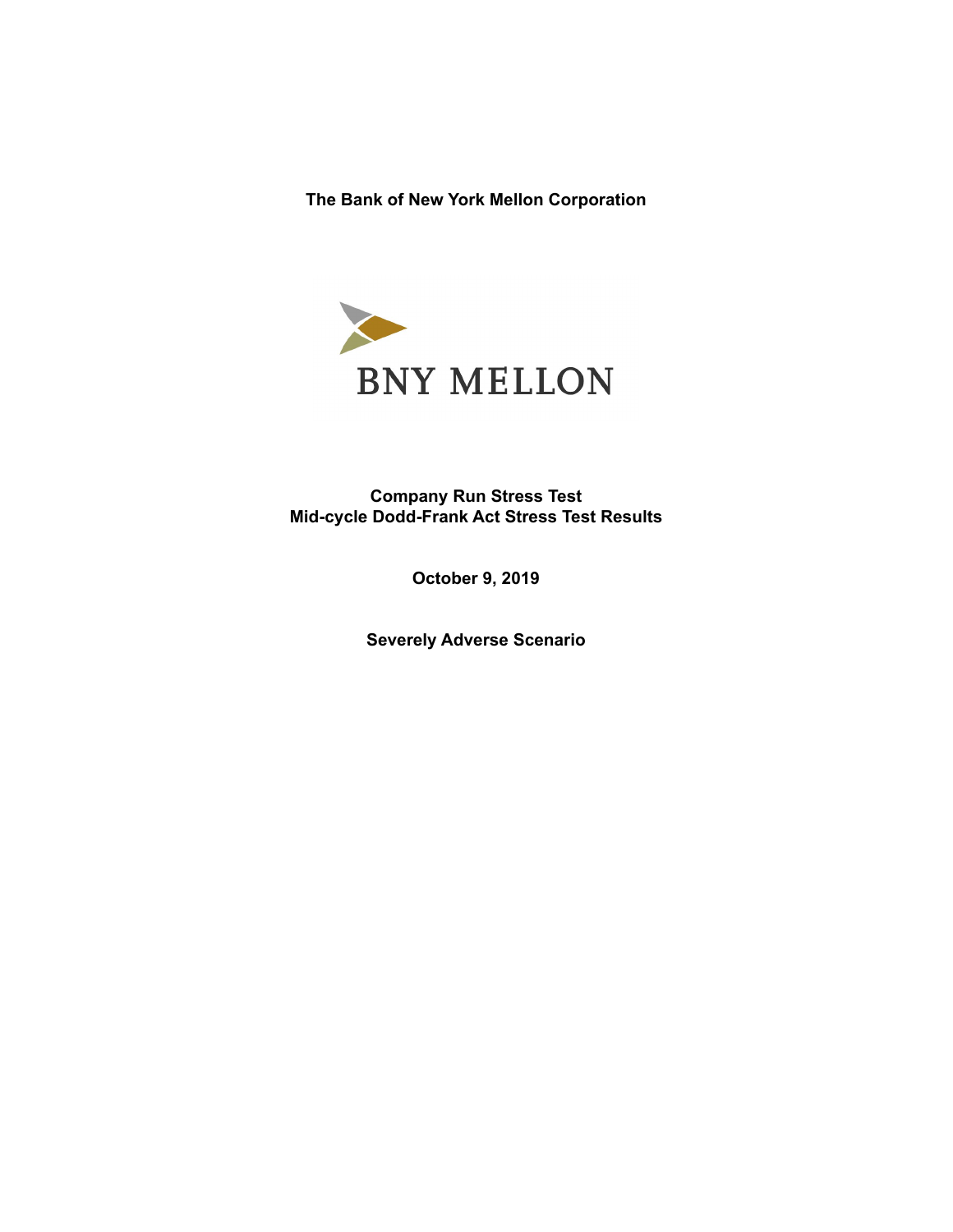### *Introduction*

Throughout this document The Bank of New York Mellon Corporation on a consolidated basis is referred to as "BNY Mellon," the "Firm," "we," "our" and "us." BNY Mellon and The Bank of New York Mellon (the "Institutional Bank") are required to conduct company-wide stress tests pursuant to 12 C.F.R. part 252 (the "Regulation"). A summary of those results is also required to be published under the Regulation. Accordingly, we have developed the following disclosure, which contains the information required by the Regulation to be disclosed publicly and has been prepared in accordance with the Regulation. Any differences between the presentation of information concerning BNY Mellon in this disclosure and how we present such information for other purposes are solely due to our efforts to comply with the Regulation. The information presented in this disclosure does not, in any way, reflect changes to our organizational structure, business plans or practices, or strategy.

The projections contained herein are based on BNY Mellon's internally-developed Severely Adverse Scenario for the 2019 mid-cycle Dodd-Frank Act Stress Testing ("DFAST") exercise. The results of this exercise represent estimates of potential outcomes based on hypothetical stressed economic conditions. BNY Mellon's mid-cycle DFAST exercise seeks to incorporate loss events tailored to its unique risk profile. To capture the unique risks inherent in our core activities, BNY Mellon developed an idiosyncratic Severely Adverse Scenario that is premised on counterparty credit risk and includes additional idiosyncratic operational risk events.

The Firm's DFAST relies on various models to forecast performance under stressed conditions. These models cover loss estimates, revenue projections, scenario infrastructure, balance sheet projections and risk-weighted asset calculations. The projections contained within this disclosure represent hypothetical estimates that involve an economic outcome that is more adverse than expected, and accordingly these estimates are not forecasts of expected losses, pre-provision net revenue ("PPNR"), net income before taxes, or capital ratios.

The Regulation requires us, among other things, to make certain assumptions regarding capital actions ("Dodd-Frank Capital Actions") when computing pro forma capital ratios across the nine-quarter planning horizon. These Dodd-Frank Capital Actions include:

- For the first quarter of the stress test horizon, actual capital actions;
- For the second through ninth quarters of the planning horizon, the following capital actions:
	- 1. Common stock dividends equal to the quarterly average dollar amount of common stock dividends that BNY Mellon paid in the previous four quarters (that is, the first quarter of the planning horizon and the preceding three calendar quarters) plus common stock dividends attributable to issuances related to expensed employee compensation, or in connection with a planned merger or acquisition to the extent reflected in our pro forma balance sheet estimates;
	- 2. Payments on any other instrument that is eligible for inclusion in the numerator of a regulatory capital ratio equal to the stated dividend, interest, or principal due on that instrument during the quarter;
	- 3. An assumption of no redemption or repurchase of any capital instrument that is eligible for inclusion in the numerator of a regulatory capital ratio; and
	- 4. An assumption of no issuances of common stock or preferred stock, except for issuances related to expensed employee compensation or in connection with a planned merger or acquisition reflected in our pro forma balance sheet estimates.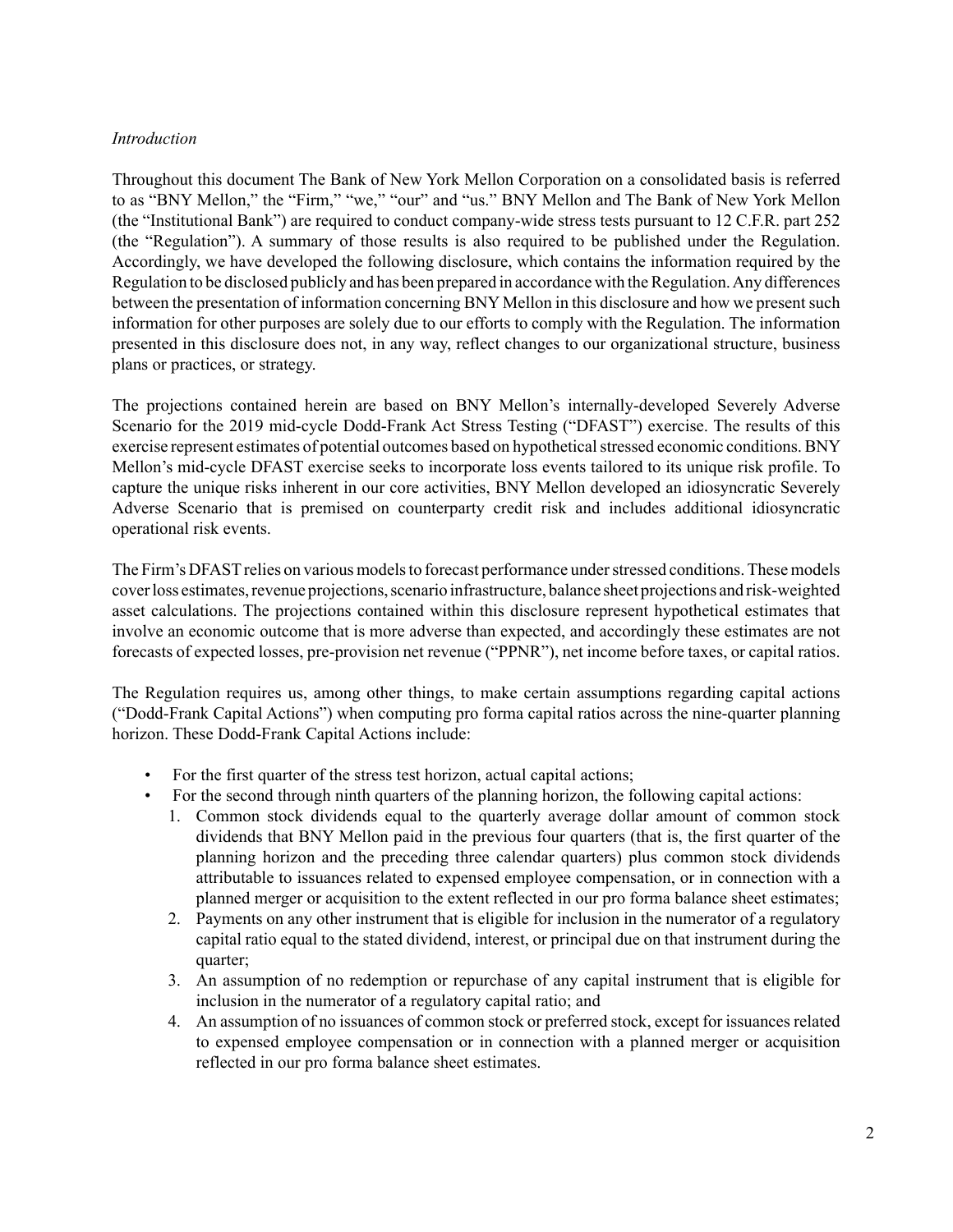In practice, if a severely adverse economic scenario were to in fact occur, we could change planned distributions and it is highly likely that we would respond with certain capital conservation actions consistent with internal policy. The stress test results summarized in this report should not be interpreted as expected or likely outcomes, but rather as a possible result under hypothetical, highly adverse economic conditions.

# *Severely Adverse Scenario Projections for BNY Mellon*

As demonstrated by BNY Mellon's DFAST results, which are detailed below, we maintain excess regulatory capital in every quarter, for every ratio, over the entire planning horizon throughout the Severely Adverse Scenario. This success is driven by a number of factors, including the Firm's strong capital generation and its risk profile.

*[Remainder of page left blank intentionally.]*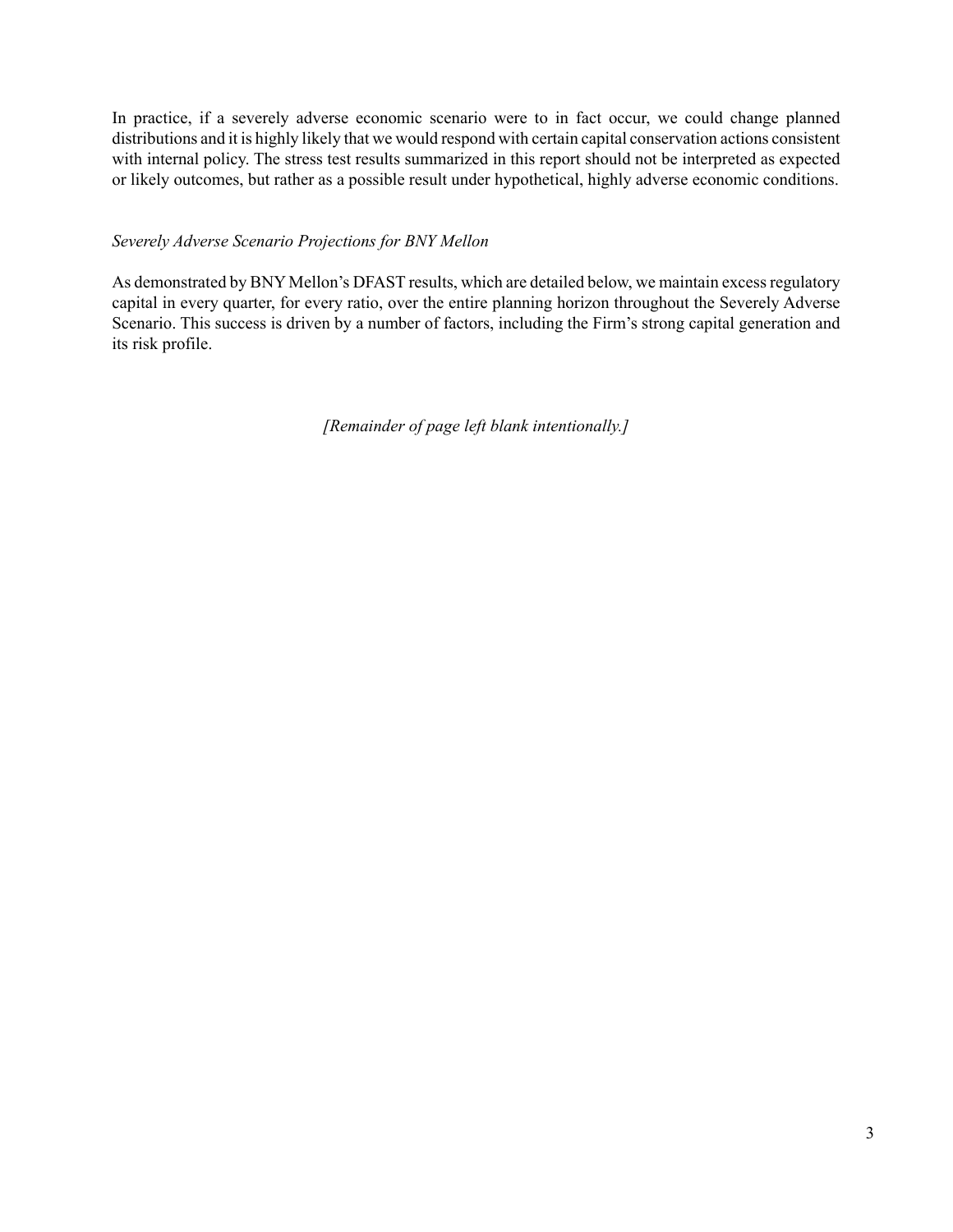#### **BNY Mellon - Tables of Statistical Results**

#### **MID-CYCLE FIRM-RUN RESULTS**

#### **Dodd-Frank Act Stress Testing Results**

The capital ratios are calculated using the Dodd-Frank Capital Actions. These projections represent hypothetical estimates that involve an economic outcome that is more adverse than expected. These estimates are not forecasts of expected losses, revenues, net income before taxes, or capital ratios. The minimum capital ratio presented is for the period from the third quarter of 2019 through the third quarter of 2021.

Table 1: Projected Stressed Capital Ratios Through the Third Quarter of 2021 Under the Severely Adverse Scenario

|                                        | Actual <sup>1</sup> | <b>Stressed Capital Ratios</b> |                |
|----------------------------------------|---------------------|--------------------------------|----------------|
|                                        | 2Q2019              | Ending                         | <b>Minimum</b> |
| Common Equity Tier 1 capital ratio (%) | 12.4%               | $8.8\%$                        | 6.6%           |
| Tier 1 capital ratio $(\%)$            | 14.8%               | $12.0\%$                       | $8.9\%$        |
| Total capital ratio $(\%)$             | $15.7\%$            | 13.6%                          | $9.8\%$        |
| Tier 1 leverage ratio $(\%)$           | $6.8\%$             | $5.6\%$                        | $4.9\%$        |
| Supplementary leverage ratio (%)       | $6.3\%$             | $5.2\%$                        | 4.5%           |

<sup>1</sup>Actual second quarter 2019 Common Equity Tier 1, Tier 1 and Total capital ratios are calculated using the Standardized Approach. At June 30, 2019 BNY Mellon's reported Common Equity Tier 1, Tier 1 capital, and Total capital ratios were 11.1%, 13.2%, and 14.0%, respectively, based on credit risk asset risk-weightings using the Advanced Approaches, which was the Firm's constraining measure for that quarter.

#### Table 2: Projected Risk-Weighted Assets ("RWA")

|                                     | Actual 2Q 2019 | Projected 3Q 2021 |
|-------------------------------------|----------------|-------------------|
| $\vert RWA^{\perp}(\$$ in Millions) | \$149,226      | \$109,450         |

<sup>1</sup>RWA calculated using the U.S. capital rules' Standardized Approach methodology.

Table 3: Projected Loan Losses by Type of Loan for the Third Quarter of 2019 through the Third Quarter of 2021 Under the Severely Adverse Scenario

|                                   | <b>Millions of Dollars</b> | Portfolio Loss Rates (%) |
|-----------------------------------|----------------------------|--------------------------|
| <b>Loan Losses</b>                | \$4,637                    | 12.5%                    |
| First-lien mortgages, domestic    | \$16                       | $0.2\%$                  |
| Junior liens and HELOCs, domestic | \$0                        | $0.0\%$                  |
| Commercial real estate, domestic  | \$390                      | 11.3%                    |
| Credit cards                      | \$0                        | $0.0\%$                  |
| Commercial and industrial         | \$90                       | $5.4\%$                  |
| Other consumer                    | \$18                       | $0.6\%$                  |
| Other loans                       | \$4,124                    | 19.5%                    |

<sup>1</sup>Average loan balance used to calculate portfolio loss rates excludes loans held for sale and loans held for investment under the fair value option, and are calculated over nine quarters. Portfolio loss rates are rounded to the nearest tenth of a percentage point.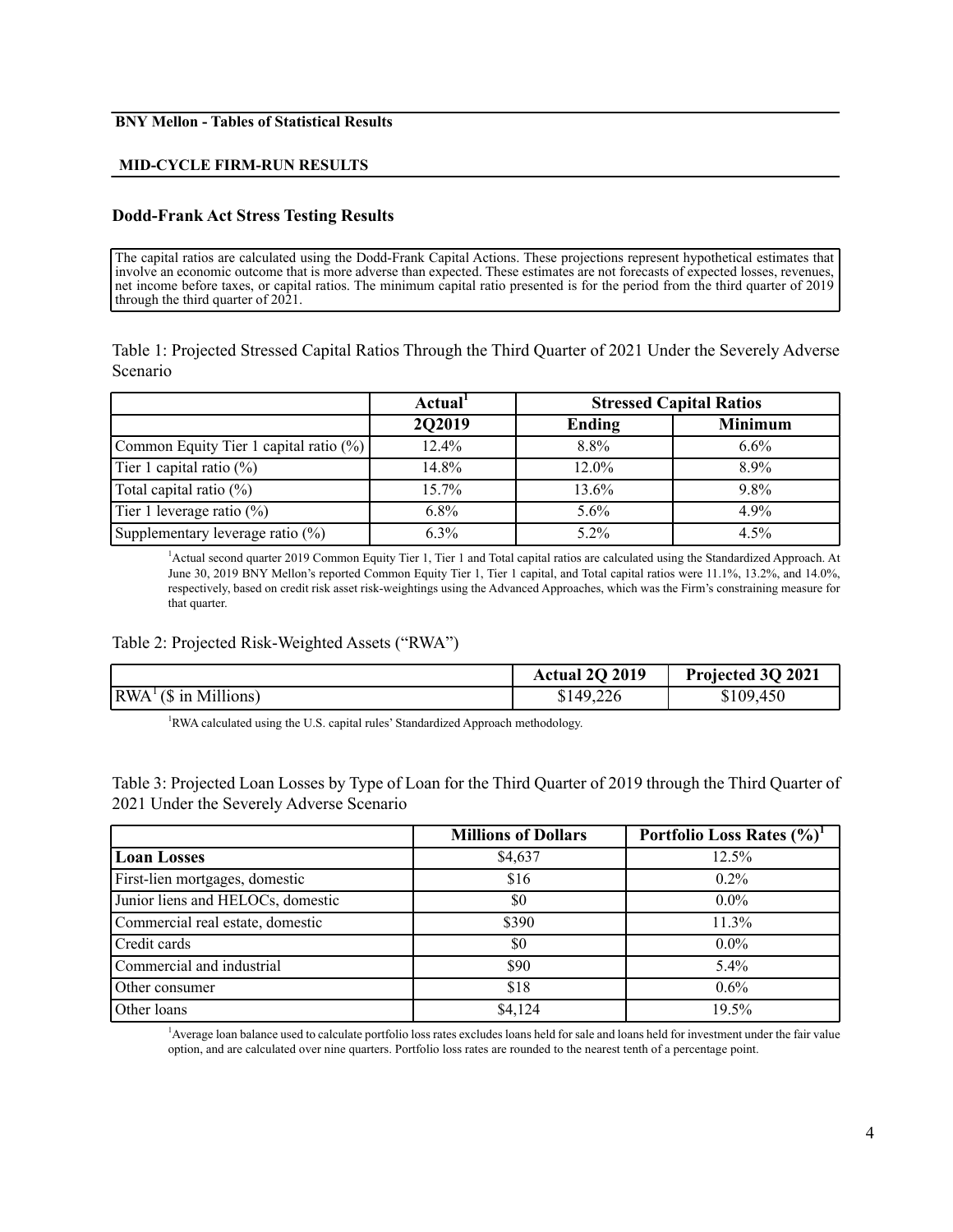Table 4: Projected Pre-Provision Net Revenue ("PPNR"), Provisions, Losses, and Net Income Before Taxes for the Third Quarter of 2019 Through the Third Quarter of 2021 Under the Severely Adverse Scenario

|                                                                                           | <b>Millions of Dollars</b> | <b>Percent of Average</b><br>Assets <sup>4</sup> |
|-------------------------------------------------------------------------------------------|----------------------------|--------------------------------------------------|
| PPNR <sup>1</sup>                                                                         | \$2,307                    | $0.9\%$                                          |
| Less                                                                                      |                            |                                                  |
| Provisions                                                                                | \$4,847                    | 1.9%                                             |
| Realized losses/(gains) on securities Available-for-<br>Sale/Held-to-Maturity ("AFS/HTM") | \$216                      | $0.1\%$                                          |
| Trading and counterparty losses <sup>2</sup>                                              | \$1,341                    | 0.5%                                             |
| Other losses/(gains) <sup>3</sup>                                                         | \$1,269                    | 0.5%                                             |
| Equals                                                                                    |                            |                                                  |
| Net income before taxes                                                                   | \$(5,365)                  | $(2.1)\%$                                        |
|                                                                                           |                            |                                                  |
| Other Comprehensive Income                                                                | \$(1,821)                  |                                                  |
|                                                                                           |                            |                                                  |
| Other effects on capital                                                                  | Actual 2Q 2019             | 3Q 2021                                          |
| AOCI included in capital (Millions of dollars)                                            | \$(2,688)                  | \$(4,509)                                        |

<sup>1</sup>PPNR includes losses from operational risk events.

 $2$ Trading and counterparty losses include mark-to-market and credit valuation adjustments losses and losses arising from the counterparty default scenario component applied to derivatives, securities lending, and repurchase agreement activities.

3<br>Other losses/(gains) includes projected change in Funding Value Adjustments/Overnight Index Swaps as well as CLO Impairment losses. In addition, counterparty default and collateral liquidation losses are included.

<sup>4</sup> Average assets are averaged over the nine-quarter planning horizon. Amounts are rounded to the nearest tenth of a percentage point.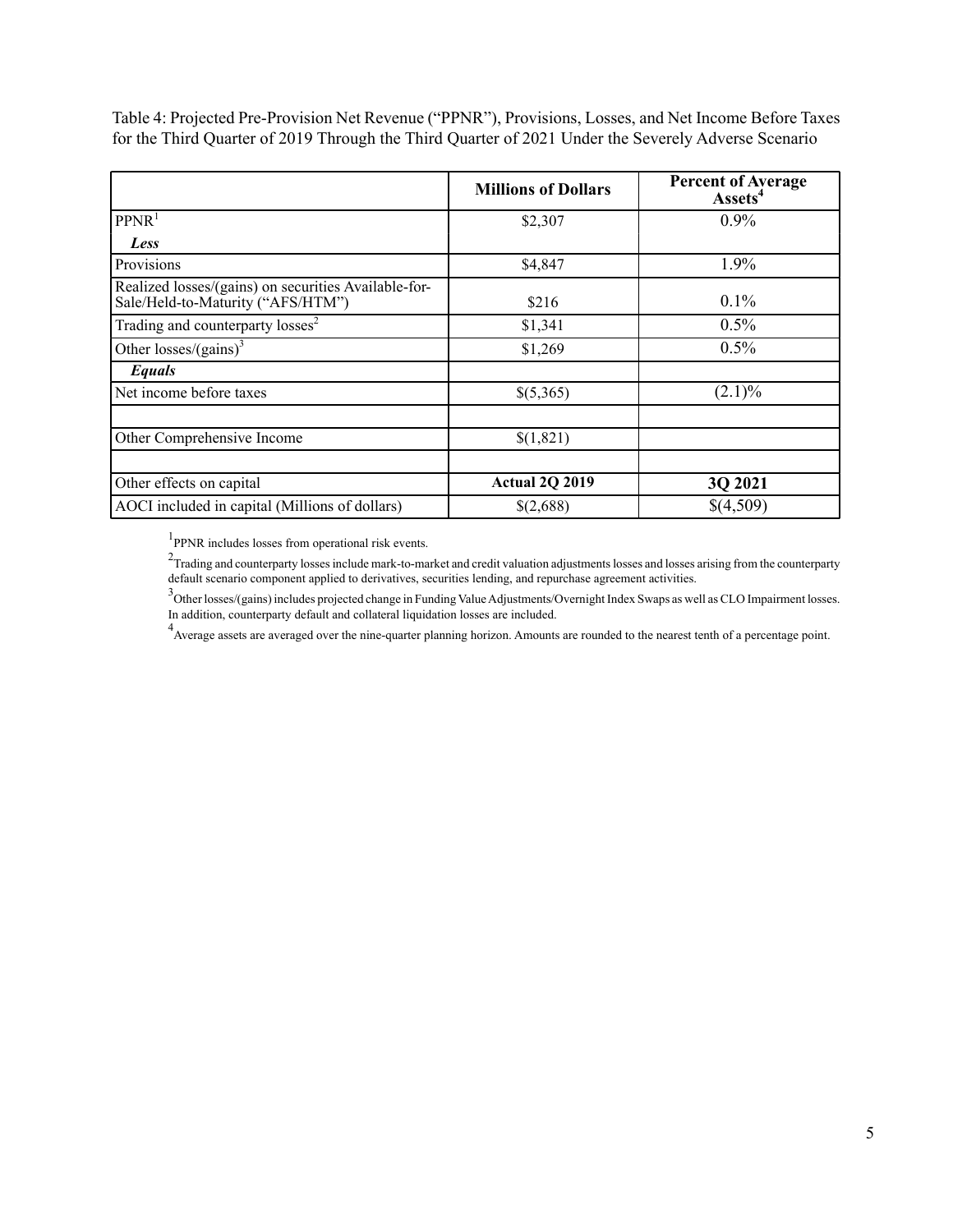### *Risks and Methodologies*

BNY Mellon conducts Enterprise-Wide Stress Testing at regular intervals as part of its Internal Capital Adequacy Assessment Process ("ICAAP"). Enterprise-Wide Stress Testing evaluates all of the Firm's lines of business, products, geographic areas, and risk types, incorporating the results given a certain stress-test scenario. It is an important component of assessing our capital adequacy, identifying any higher risk business activities, and providing our capital planning process with a forward-looking evaluation of our ability to execute planned capital actions in an economic environment that is more adverse than anticipated. Please refer to BNY Mellon's Annual Report on Form 10-K for the year ended December 31, 2018 for a broader description of BNY Mellon's capital planning and risk management processes.

A description of the types of risks included in the stress test, a general description of methodologies applied, and a summary of our company-run stress test results under the Severely Adverse Scenario follows.

# **Description of types of risk included in the stress test**

When conducting the company-run stress test under the Severely Adverse Scenario, which, as noted above, incorporates Dodd-Frank Capital Actions, we evaluated and incorporated the principal risks that have been determined to influence us. These risks include:

*Operational Risk.* The risk of loss resulting from inadequate or failed internal processes, human factors and systems, breaches of technology and information systems, or from external events. Also includes fiduciary risk, reputational risk, and litigation risk.

*Market Risk.* The risk of loss due to adverse changes in the financial markets. Our market risks are primarily interest rate, foreign exchange, and equity risk. Market risk particularly impacts our exposures that are fair valued such as the securities portfolio, trading book, and equity investments.

*Credit Risk.* The risk of loss if any of our borrowers or other counterparties were to default on their obligations to us. Credit risk is resident in the majority of our assets, but primarily concentrated in the loan and securities books, as well as off-balance sheet exposures such as lending commitments, letters of credit, and securities lending indemnifications.

*Liquidity and Funding Risk.* The risk that we cannot meet our cash and collateral obligations at a reasonable cost for both expected and unexpected cash flows, without adversely affecting daily operations or financial conditions. Liquidity risk can arise from cash flow mismatches, market constraints from the inability to convert assets to cash, the inability to raise cash in the markets, deposit run-off, or contingent liquidity events.

*Strategic Risk.* The risk that BNY Mellon does not effectively manage and protect the Firm's market positioning and stability. This includes risks associated with the inability to maintain a strong understanding of clients' needs, provide suitable product offerings that are financially viable and fit within the Firm's operating model and adapt to transformational change in the industry.

### **General Description of Methodologies**

We have forecasted projected losses, PPNR, and other items affecting capital using a series of models and estimation techniques that translate the economic and financial variables in the Severely Adverse Scenario to losses and revenues.

Occasionally it is necessary to supplement modeled projections with expert judgment where historical data may be inadequate to project loss and revenue estimates or historical relationships may not hold up under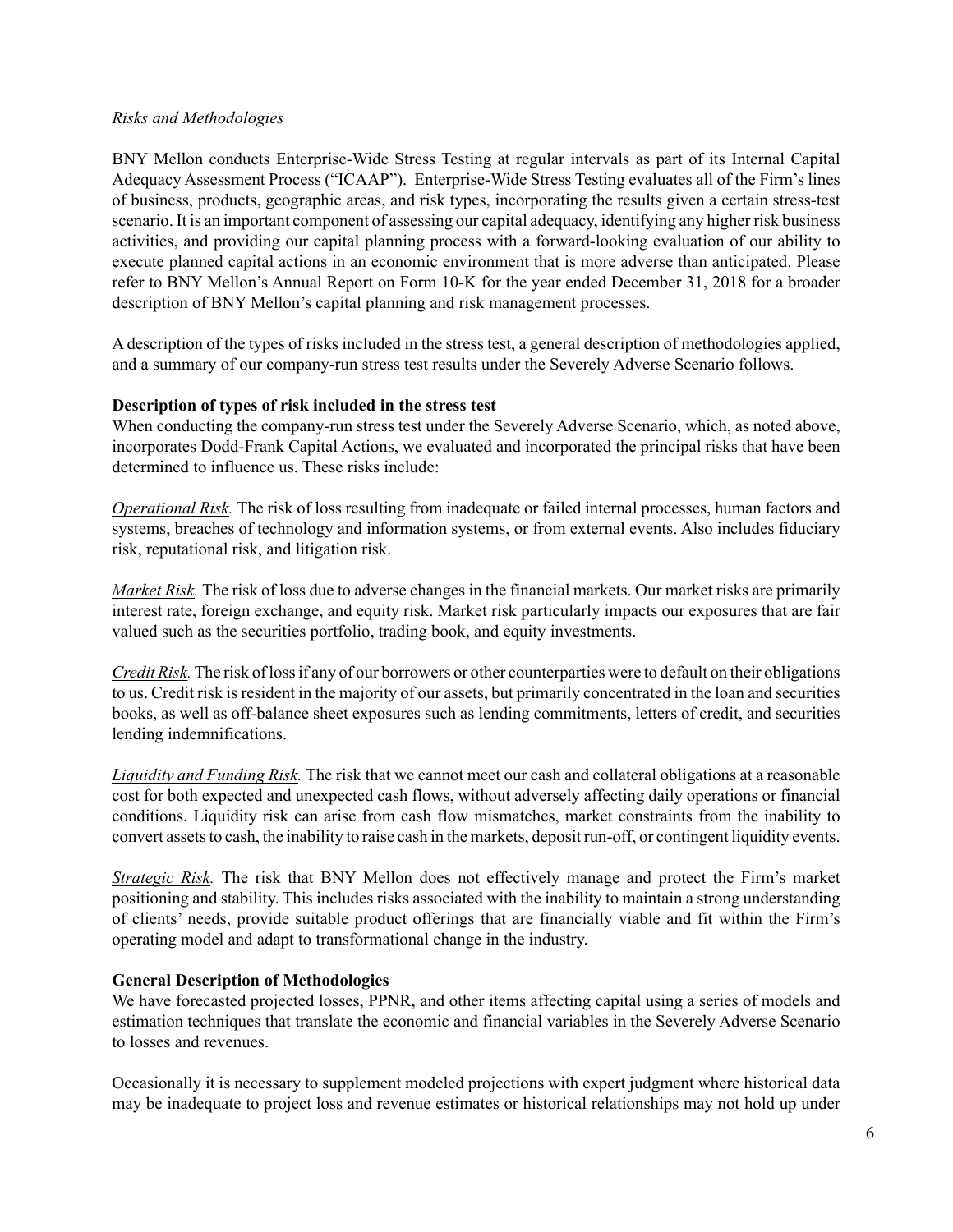forward-looking hypothetical scenarios. In these cases, which are referred to as qualitative frameworks, we ensure consistency of projections with the conditions of the stress test through a cross-functional governance structure and control environment that incorporates multiple levels of review, challenge, and approval.

*Loan Losses*. We have developed a series of models and qualitative frameworks to estimate losses on various types of loans. Loss projection methods are product-specific and link economic variables to credit performance based on historical and expected relationships. The table below identifies major loan types and key assumptions used to derive loss estimates.

| <b>Loan Type</b>                                | <b>Description of Methodology</b>                                                                                                                                                                                                                                                                                                                                                                                                                      | <b>Key Drivers</b>                                                                                                                                                                                            |
|-------------------------------------------------|--------------------------------------------------------------------------------------------------------------------------------------------------------------------------------------------------------------------------------------------------------------------------------------------------------------------------------------------------------------------------------------------------------------------------------------------------------|---------------------------------------------------------------------------------------------------------------------------------------------------------------------------------------------------------------|
| <b>Domestic Residential Mortgages</b>           | Statistical model estimated using loan-<br>level data on mortgage characteristics and<br>performance supplemented by<br>macroeconomic indicators and housing<br>price data.                                                                                                                                                                                                                                                                            | Macroeconomic factors such<br>as:<br>Housing Price Index<br>("HPI")<br>Unemployment rate<br>Mortgage rates                                                                                                    |
| <b>Domestic Commercial Real Estate</b><br>Loans | Individually assigning counterparties<br>stressed ratings by adjusting the inputs to<br>BNY Mellon's commercial real estate<br>("CRE") credit rating scorecard, which<br>produces a stressed probability of default<br>$(Y^{\prime}PD^{\prime})$ rating for each quarter. For each<br>impaired exposure, a downturn loss given<br>default ("LGD") percentage is applied to<br>the exposure at default ("EAD") to<br>generate an immediate credit loss. | Macroeconomic factors such<br>as:<br>Unemployment rate<br>$\bullet$<br>BBB corporate yield<br>$\bullet$<br>Commercial real estate<br>$\bullet$<br>price index<br>Prime rate<br>$\bullet$                      |
| Wholesale and Other*                            | Expected loss model relying on stressed<br>transition matrix, PD, LGD, and usage<br>given default ("UGD"). The stressed<br>transition matrix, LGD and UGD were<br>linked to macroeconomic factors through<br>statistical models. For each impaired<br>exposure, a stressed LGD percentage is<br>applied to the EAD to generate an<br>immediate credit loss.                                                                                            | Macroeconomic factors such<br>as:<br><b>CBOE</b> Volatility Index<br>$\bullet$<br>("VIX")<br>Equity indices<br>$\bullet$<br>GDP growth rate<br>$\bullet$<br>Treasury yields<br>$\bullet$<br>Unemployment<br>٠ |

| Table 5: Credit Portfolio Loss Methodologies and Drivers |
|----------------------------------------------------------|
|----------------------------------------------------------|

*\*Commercial and industrial, loans to depositories and other financial institutions, loans for purchasing or carrying securities, overdrafts, and leases.*

*Provision for Loan Losses*. The credit loss allowance is our estimate of incurred losses inherent in our portfolio. We use a quantitative methodology (product of the long run PD, LGD, and EAD) and a qualitative framework in determining the allowance. The qualitative framework employs management judgment when assessing internal risk factors and environmental factors to compute an additional allowance for each component of the loan portfolio. Changes in the allowance balance are reflected through the provision to provide adequate coverage for potential future losses.

*Realized Gains/Losses on Securities*. We use instrument-specific methodologies to forecast other-thantemporary impairment ("OTTI") on the investment securities portfolio. The inherent credit risk for most AFS and HTM securities is forecasted using product-specific cash flow models and tools which utilize a variety of macroeconomic factors (HPI, unemployment rate, GDP, interest rates, etc.) and takes into account collateral type and characteristics. Loss estimates are recognized in accordance with our established accounting policy.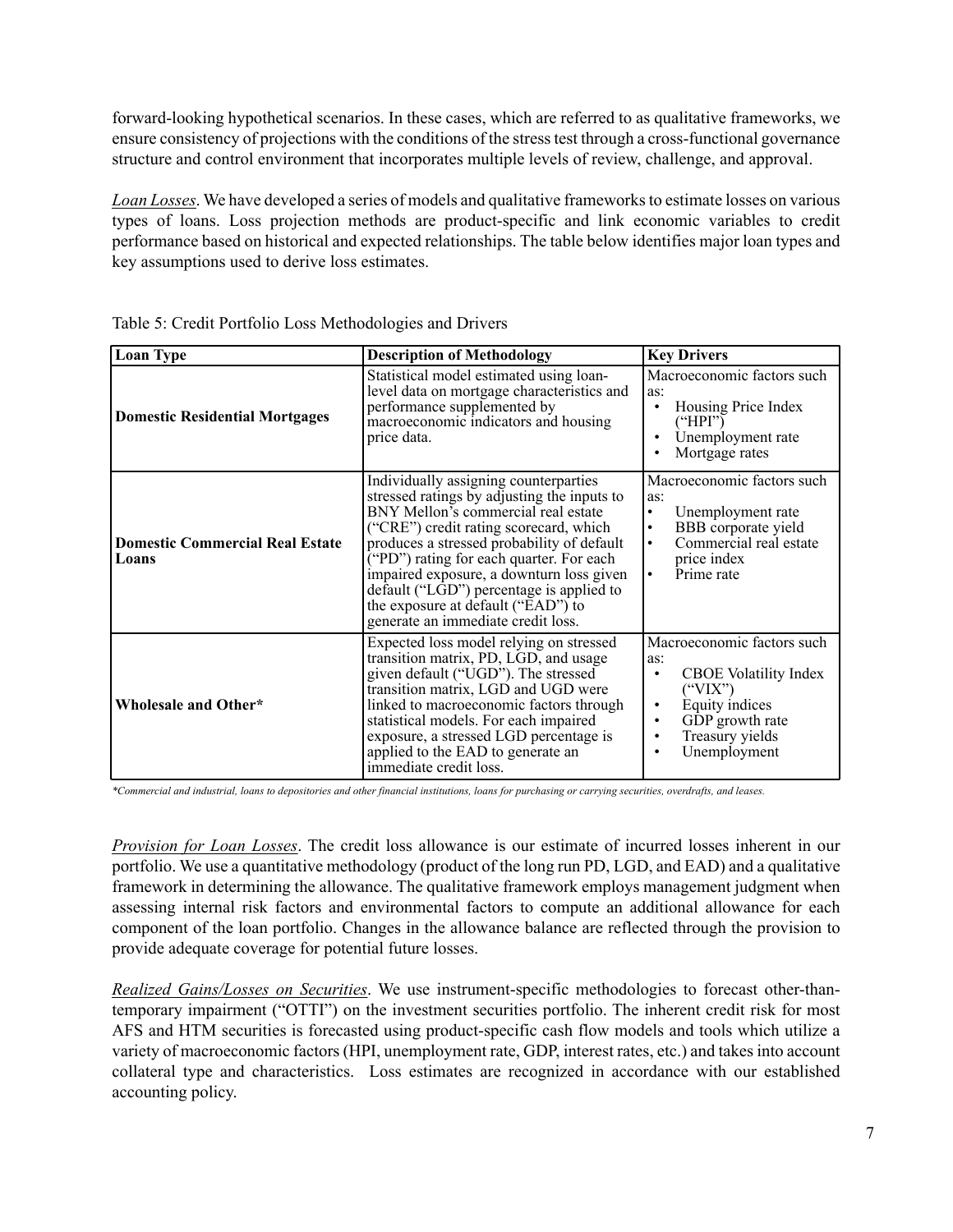*Operational Losses*. We use a methodology to estimate operational losses that incorporates both internal and external data. We forecast both litigation and non-litigation operational losses under separate methodologies. For non-litigation loss estimates, the estimates are developed with two components: 1) large, idiosyncratic losses, and 2) smaller day-to-day or business-as-usual ("BAU") losses.

For non-litigation loss estimates, our forecasting methodology centers on workshops organized around the risks in our operational risk taxonomy, led by our Chief Operational Risk Officer. These workshops include participants from our business, business partner, and risk teams. Subject matter experts ("SMEs") consider and discuss the outputs of our operational risk framework elements (*e.g*., Risk and Control Self-Assessment data, as well as internal and external event data) and other key information such as risk drivers, including macroeconomic factors, to challenge and supplement our Material Risk Inventory. For large idiosyncratic operational loss events, SMEs develop specific storylines and estimates. For BAU losses, historic operational losses are used as a reference point in developing the forecast, supplemented with expert judgment to incorporate anticipated future impacts based on risk drivers.

For litigation loss estimates, we use a forward-looking, scenario-based process as a core component of our litigation loss estimation methodology. This methodology is centered on the use of expert judgment and scenario-based determinations and leverages subject matter expertise in our Legal Department. This methodology generally estimates severe yet reasonably plausible litigation-related costs for key active matters and certain possible claims in stress scenarios.

*Balance Sheet*. We have developed a suite of models using statistical and qualitative estimation methodologies to project each major balance sheet segment. The statistical models are based on logical relationships to economic drivers. For balance sheet segments where developing a model was inappropriate, a rules-based qualitative approach was developed with pre-determined, repeatable, data-driven processes in order to generate projections. An aggregate secondary statistical model exists for a subset of balance sheet segments to aid in review and challenge.

*Pre-Provision Net Revenue*. Consistent with balance sheet development and exposure assumptions used for loss estimation, we use a suite of estimation methods to project all key elements of PPNR including net interest income, noninterest income, and noninterest expense.

*[Remainder of page left blank intentionally.]*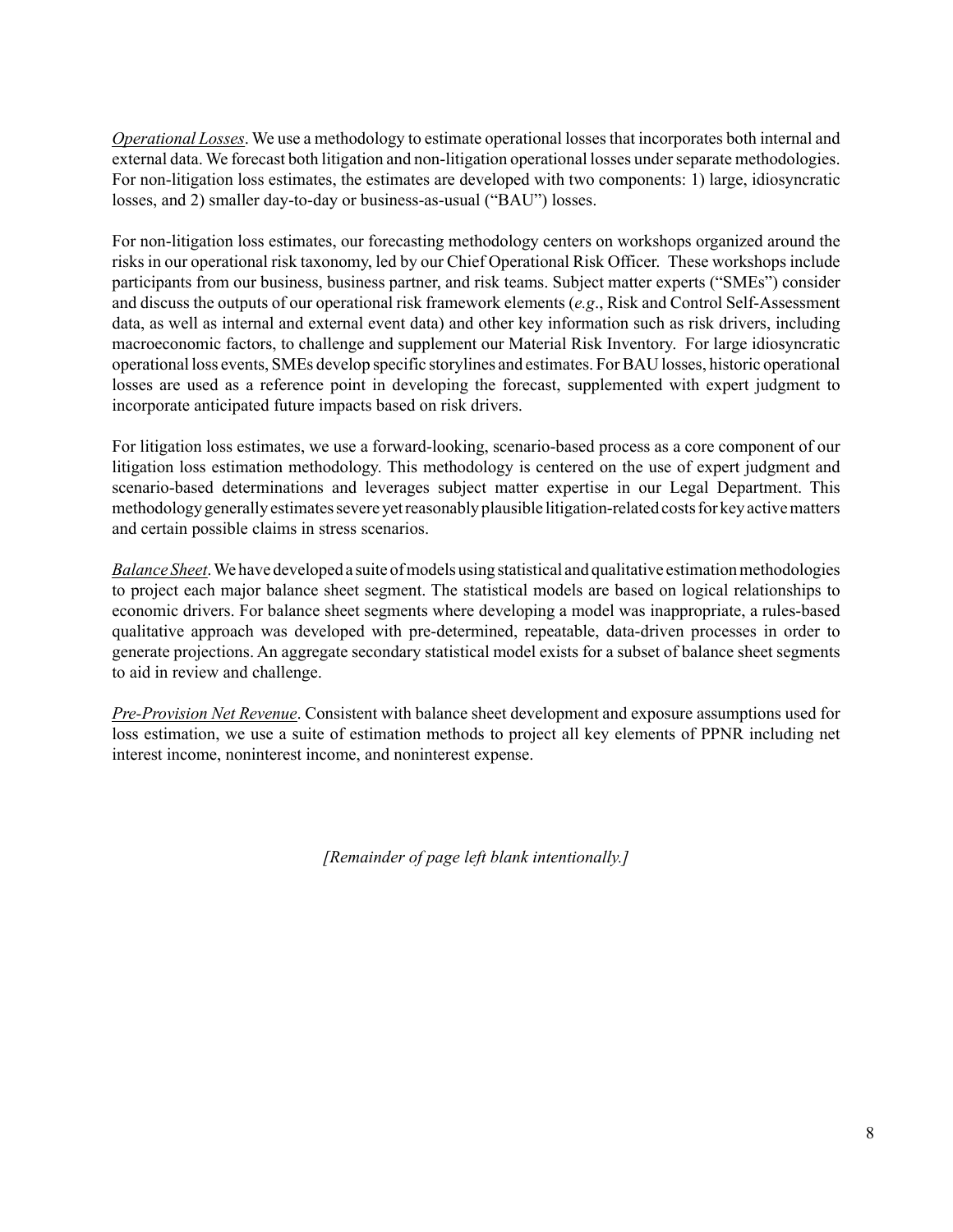Table 6: PPNR Methodologies and Assumptions

| <b>PPNR Component</b>      | <b>Description of Methodology</b>                                                                                                                                                                                                                                                                                                                                                                                                                           | <b>Key Assumptions</b>                                                                                                                                                                                                                     |
|----------------------------|-------------------------------------------------------------------------------------------------------------------------------------------------------------------------------------------------------------------------------------------------------------------------------------------------------------------------------------------------------------------------------------------------------------------------------------------------------------|--------------------------------------------------------------------------------------------------------------------------------------------------------------------------------------------------------------------------------------------|
| <b>Net Interest Income</b> | Current and forecasted balance sheet<br>positions are modeled by product type and<br>reflect growth, runoff, prepayment, and<br>loss projection assumptions.                                                                                                                                                                                                                                                                                                | Future balance sheet growth<br>Runoff and pricing<br>assumptions<br>Interest rates and<br>macroeconomic indicators                                                                                                                         |
| <b>Noninterest Income</b>  | Total noninterest income projection is<br>composed of a series of distinct projection<br>models, each of which creates a fee<br>revenue projection for some aspect of the<br>business using historical fee revenue and<br>business volume data.<br>Regression models were tied to the<br>business and economic drivers, while<br>certain areas are estimated using other<br>techniques such as management judgment,<br>seasonality and historical averages. | Business dynamic and<br>strategy assumptions<br>Relationship to economic<br>drivers such as:<br>Fixed income and equity<br>asset prices<br>Interest rates<br>$\bullet$<br>Volatility measurements<br>٠<br>Volume measurements<br>$\bullet$ |
| <b>Noninterest Expense</b> | Variable expenses were modeled based<br>primarily on historical expense to<br>noninterest revenue relationships or its<br>relationship to pre-incentive PPNR.<br>Expenses deemed to be fixed in nature are<br>projected generally in line with inflation.                                                                                                                                                                                                   | Noninterest revenue<br>projections<br>Pre-incentive PPNR<br>Growth rates                                                                                                                                                                   |

*Capital Position*. Our forecasting process employs a set of methodologies to reflect losses and PPNR on pro forma capital levels and ratios. Future balance sheet growth, runoff, and pricing assumptions were developed using the framework and suite of models described under the "Balance Sheet" section above and are reflective of the economic and interest rate environments being analyzed under the Severely Adverse Scenario. We forecast RWAbased on the changes in individual asset components in each quarter of the projection horizon. Credit RWAwas projected in a manner consistent with U.S. capital rules and applicable regulatory guidance, which required us to use the U.S. capital rules' Standardized Approach risk-weighting framework (the "Standardized Approach") to calculate credit RWA. Additionally, the U.S. capital rules' market risk capital rules were used to calculate market risk RWA.

The Firm recognizes that the Advanced Approaches has been the Firm's constraining measure. Additionally, as discussed above, our Severely Adverse Scenario assumes , in the second through ninth quarters of the planning horizon, the Dodd-Frank Capital Actions. As noted, these actions prescribe a series of assumptions regarding capital actions such as common stock dividends and contracted payments. They also require firms to assume no redemptions, repurchases, or issuances of capital instruments, with limited exceptions. These assumptions do not reflect currently planned capital actions, and might not reflect behavior in an actual severely stressed environment.

### *Description of the Severely Adverse Scenario*

For this mid-cycle DFAST, BNY Mellon designed and selected a Severely Adverse Scenario premised on counterparty credit risk that is designed to capture the unique risks inherent in our core activities. As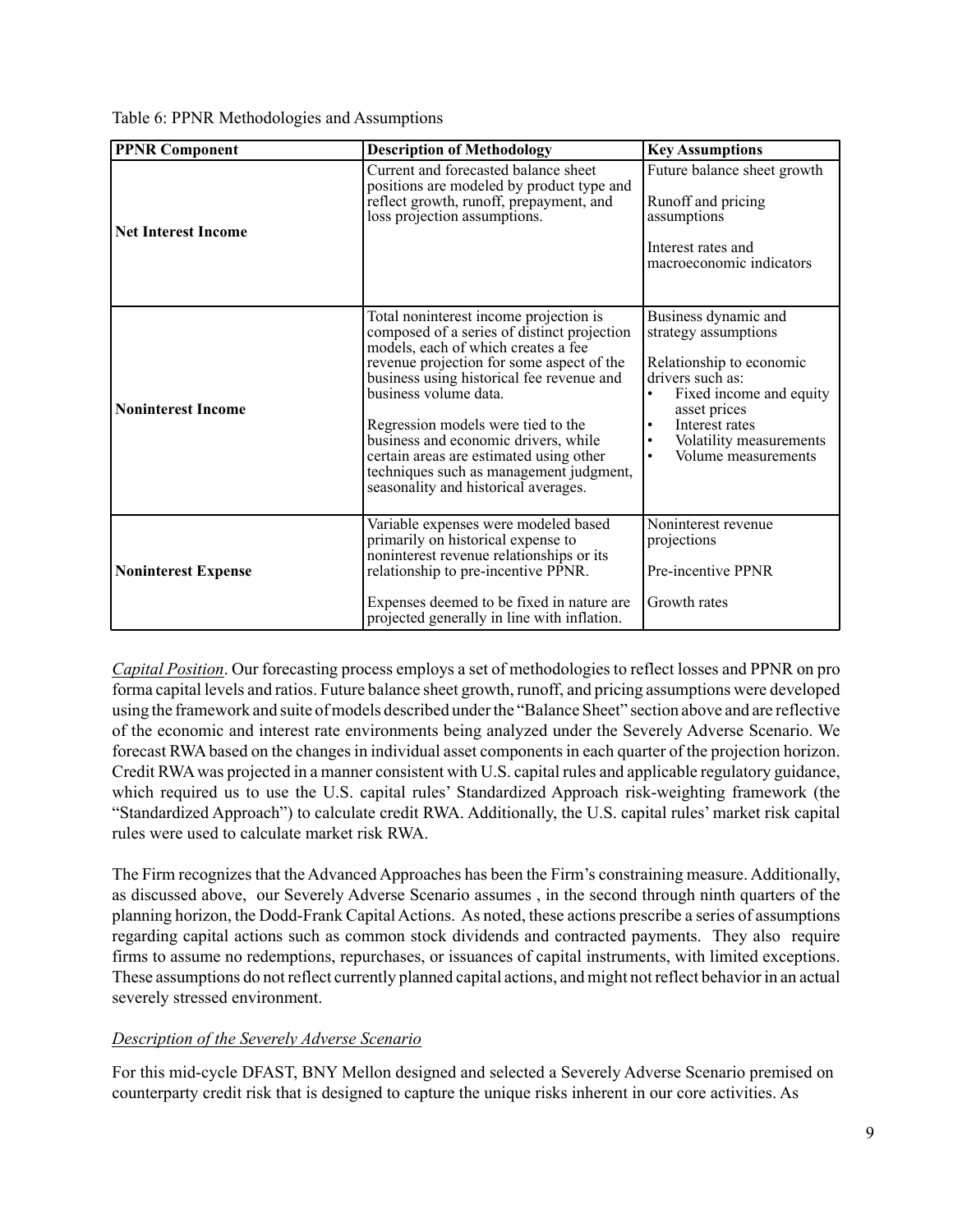discussed below, key elements of BNY Mellon's Severely Adverse Scenario include the default of a large credit counterparty, a severe macroeconomic downturn, and idiosyncratic non-litigation operational risk events that emerge simultaneously related to technology and operational resiliency, quality resource contention, and fiduciary risk.

BNY Mellon considers the potential intra-day default of a large credit counterparty with a substantial level of unsecured intra-day and term limits to be a key risk. If a top BNY Mellon counterparty fails, BNY Mellon could be exposed to large idiosyncratic default losses on its exposures to the failed counterparty. To effectively capture direct credit counterparty default risk in a stress scenario and assess the potential impact, it is critical to select a counterparty to which BNY Mellon has exposure large enough to generate substantial losses and drive a meaningful stress to our capital. Based on a review of, among other matters, BNY Mellon's particular vulnerabilities and current exposures, considering the type of exposure and potential severity of the loss, BNY Mellon selected a direct credit counterparty whose intraday default would generate substantial losses and would meaningfully stress regulatory capital.

The Severely Adverse Scenario includes, among other elements, a severe economic downturn lasting for several quarters that leads to further financial pressures for BNY Mellon.

The macroeconomic variables used in the Severely Adverse Scenario are consistent with a global economy that enters a significant economic downturn that persists for several quarters; recovery does not begin until 2021. U.S. GDP growth does not return until the seventh quarter of the projection period, while U.S. equity markets decline for five straight quarters (a decline of over 65% in aggregate from their starting point). U.S. unemployment peaks at 10%, while home prices decline throughout the entire projection horizon. U.S. Treasuries see a flight to quality (10-year rates falling initially and remaining low for multiple quarters), while credit spreads widen dramatically, and volatility lingers throughout much of the projection period.

These macroeconomic variables and parameters were projected in consideration of both historical events and forward-looking circumstances. Where possible, BNY Mellon relied on historically observed reactions of key variables to the default of a primary market participant. In cases where market circumstances varied from historical precedent, expert judgment was used to develop a comprehensive set of assumptions over the projection horizon consistent with the magnitude and nature of such a stress event.

BNY Mellon incorporated a full set of material exposures, activities, and risks, both on and off the balance sheet, in the Severely Adverse Scenario. Certain key risks captured include, among others, the following:

Credit risk was captured through the intra-day default of one of the Firm's largest unsecured credit counterparties, through the general deterioration of its credit portfolio, and through credit-driven devaluations in the securities portfolio due to the scenario's significant economic downturn.

Market risk was captured through the scenario's significant economic downturn (including sharp equity market declines and volatility in foreign exchange and interest rate markets) and its impact on BNY Mellon's Over-the-Counter ("OTC") derivatives portfolio, securities portfolio, trading book, and equity investments.

Operational risk was captured in the scenario through the scenario's consideration of the potential for increased litigation and non-litigation operational losses across all BNY Mellon lines of business that may result from such volatility, as well as through the incorporation of idiosyncratic non-litigation operational risk event losses related to technology and operational resiliency, quality resource contention, and fiduciary risk.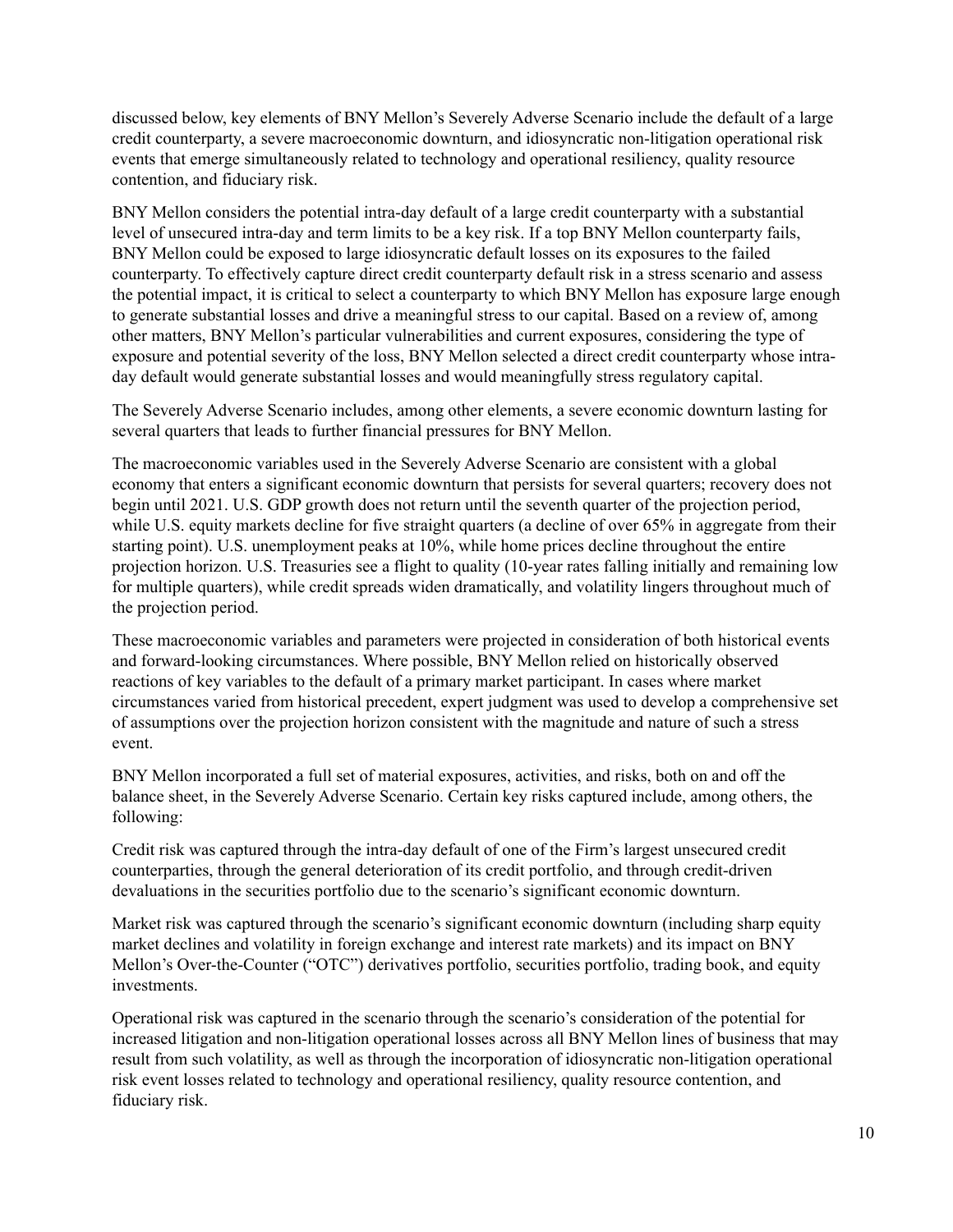Liquidity risk was considered in the context of a major financial institution default and the impact such an event might have on credit and the general flow of funds. BNY Mellon considered the potential impact on cash flows, liquidity position, profitability, and other aspects of its financial condition to assess the potential for liquidity to become impaired over the projection horizon as a result of the stress event.

# *Explanation of the Most Significant Causes for Changes in Regulatory Capital*

Impairments within the securities portfolio, losses related to the default of a major counterparty**,** credit losses and operational risk losses contribute to the decline in BNY Mellon's regulatory capital ratios.

*[Remainder of page left blank intentionally.]*